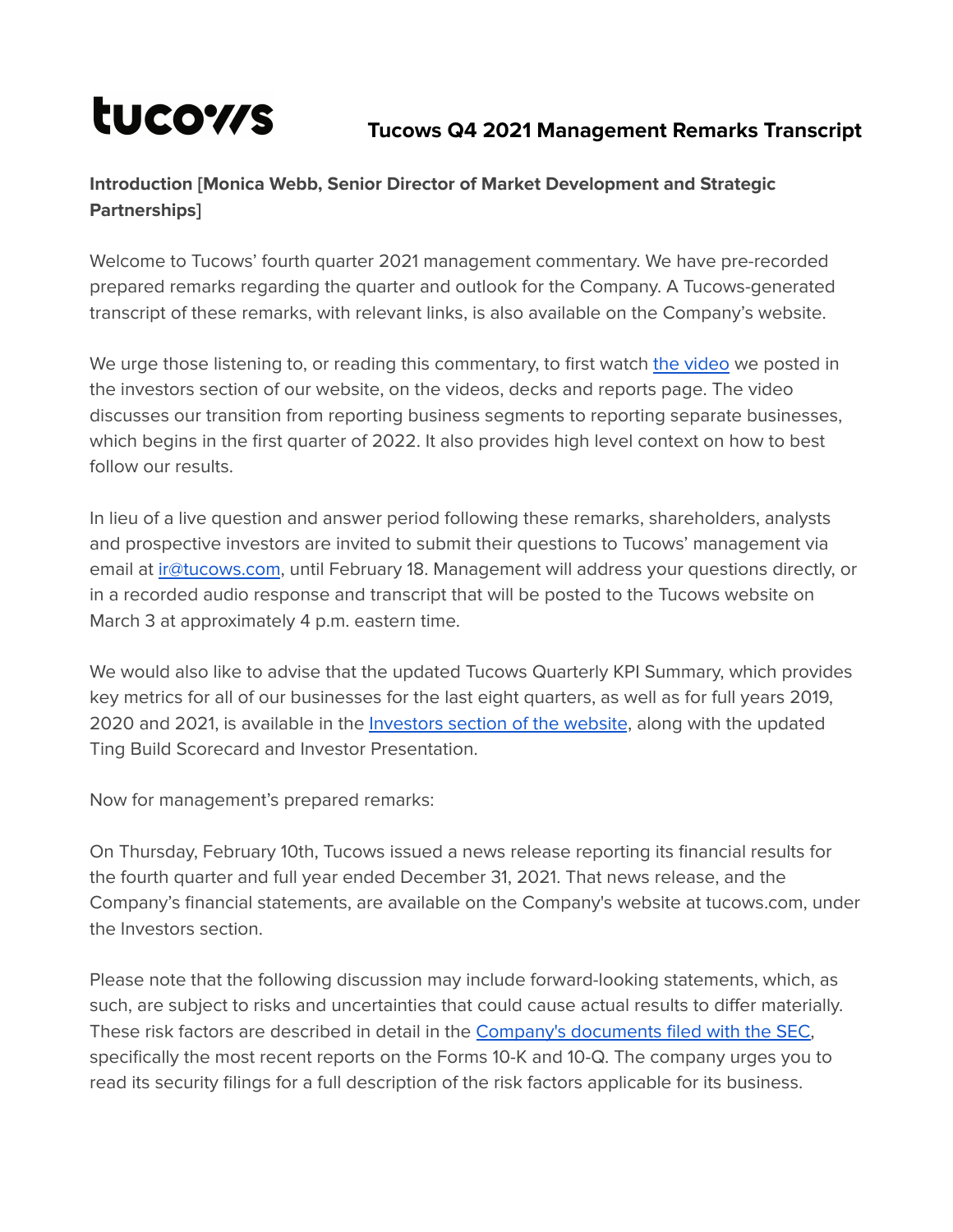I would now like to turn the call over to Tucows' President and Chief Executive Officer, Elliot Noss. Go ahead Elliot.

#### **Management Remarks [Elliot Noss, President and Chief Executive Officer]**

#### **Q4 Results Summary**

Thanks Monica. The fourth quarter closed a solid financial performance across Tucows' businesses in 2021, but the work in each business setting up for the future was even more important. Tucows Domain Services delivered another consistent financial performance, resulting in a record year. Wavelo, our Mobile Services Enabler business, continues to perform as expected, with our first quarter of comparable year-over-year results showing its growing contribution, while completing its pivot to a new business. Importantly, with the naming of this business to Wavelo, I will never have to say, "Mobile Services Enabler," or "telecom SaaS platform," again! And in our Ting Internet business, we continued to make fantastic progress in the accelerated build out of our network and our customer base, with another record quarter and year, for capital expenditures and other relevant operating metrics.

I remind you all, that as we go from 2021 into 2022, we are moving from reporting business segments to reporting separate businesses. I urge you to watch the [video](https://vimeo.com/675592141/6416c98c10) we posted earlier today for a high level view of how to best follow our results. Please note that the comparisons I speak of below are based on the previous reporting approach, and when I am talking about forward-looking guidance, the comparisons will be based on the new reporting approach.

Turning to our financial results, total revenue for the fourth quarter increased 17% to \$82.5 million, from \$70.8 million, for Q4 2020. Growth was driven by the expansion of our Ting Fiber customer base, as well as the Mobile Services business. Gross profit was up 41% year over year to \$24.6 million, from \$17.4 million.

For the 2021 year, total revenue was \$304 million, down 2% from \$311 million in 2020, and gross profit was \$78.3 million, down 8% from \$85.5 million. As a reminder, the full year comparison reflects the shift in the last five months of 2020 to the MSE Platform model and the impact of the revenue from the customers that were sold to DISH.

For the fourth quarter, we incurred a net loss of \$2.0 million, or \$0.18 per share, compared with net income of \$2.1 million, or \$0.19 per share, for Q4 of 2020. The loss in Q4 2021 was the result of a higher in-quarter effective tax rate, as Dave will discuss in more detail. For the year, net income was \$3.4 million, or \$0.32 per share, compared with \$5.8 million, or \$0.55 per share in 2020, driven primarily by our increased investment in Ting Fiber.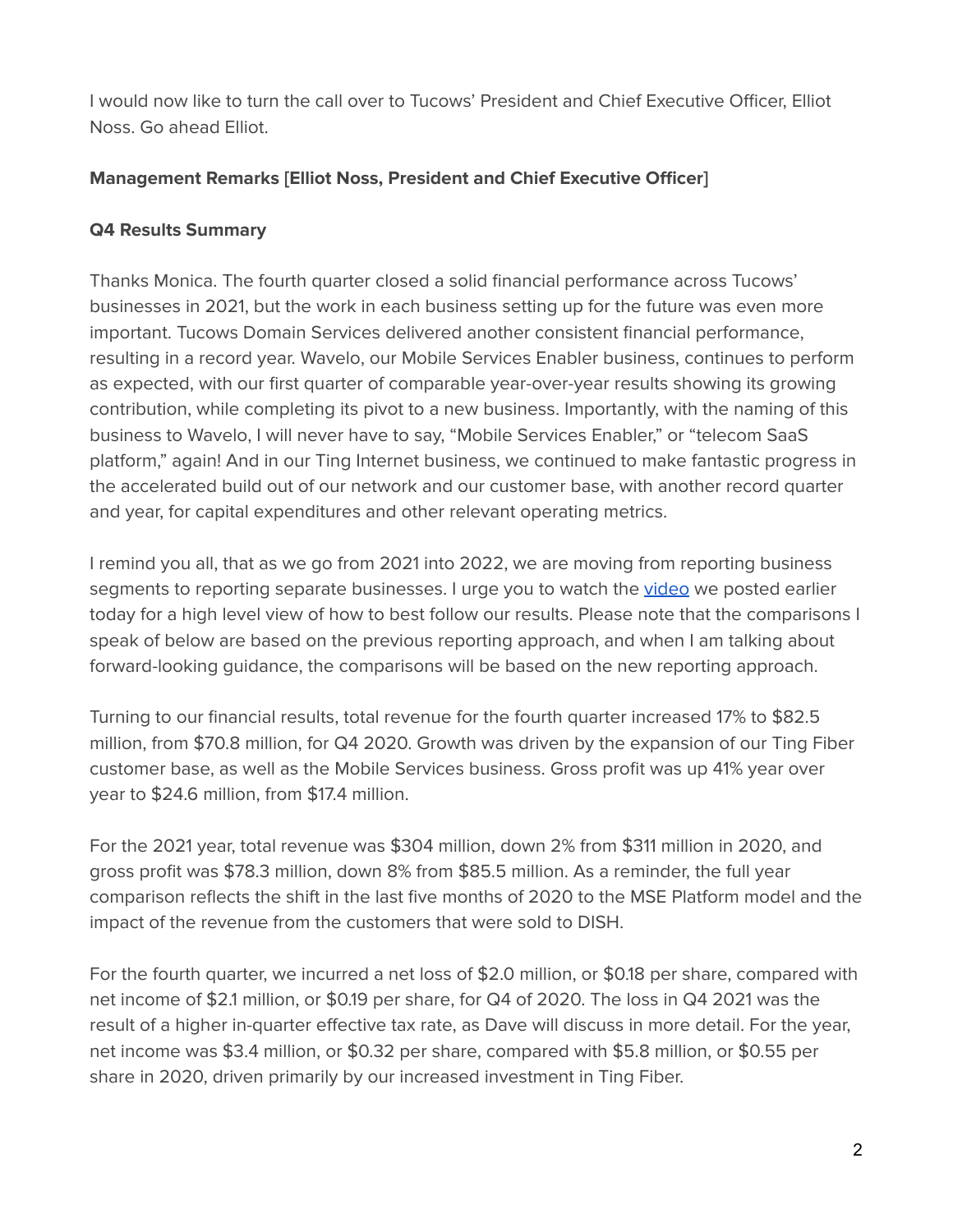Cash flow from operations for Q4 2021 was \$10.5 million, compared with \$1.6 million for Q4 the prior year, with a reminder that Q4 2020 had an atypically low cash flow from operations due to the impact of the transition of the Ting Mobile retail operations to DISH during that period. For the year, cash flow from operations was \$29.6 million, compared with \$36.1 million in 2020.

Finally, Q4 adjusted EBITDA was \$12.7 million, down 1% from \$12.8 million in Q4 2020. And for the year, adjusted EBITDA was \$48.8 million, down 4% from \$51 million for all of 2020.

## **Tucows Domain Services**

Turning to our individual businesses,Tucows Domain Services delivered another solid quarter, capping off a full year that saw records for revenue, gross profit, and adjusted EBITDA. Q4 once again underscored the consistency of this business, with revenue unchanged, gross margin up 2%, and adjusted EBITDA down 4%, year over year. The lower adjusted EBITDA reflects the addition of the registry business, and the impact of foreign exchange rates for operating expenses in Canadian dollars. Given the positive impact of the pandemic in 2020, I will once again note that gross margin for Q4 is up 10% from pre-pandemic levels of Q4 2019, excluding the contribution of the Portfolio business, which we for the most part exited at the end of 2019. The increase from 2019 is the result of operating at a higher steady-state level post pandemic that I have discussed on prior calls, as well as the quality of our customer base.

In our Wholesale Channel, the revenue was essentially unchanged from Q4 of last year, with gross margin up 5%. And again, relative to pre-pandemic levels, revenue is essentially unchanged from Q4 2019; however, gross margin is up 16%. In the Domain Services component of the Wholesale Channel, revenue was unchanged year over year, with gross margin up 2%.

Total Wholesale registrations for Q4 of this year were 3.7 million, down 6% from Q4 2020 during what was still outsized transactional levels due to the pandemic. Renewals were up 2%, as we continued to benefit from the high registration activity in 2020, although to a lesser degree as that returned to normal toward the end of the year. The renewal rate for Q4 ticked up again to return to our historical level at 80%, from 78% in Q3, as the outsized number of first-time renewals dissipated in Q4. Our Wholesale renewal rate remains above the industry average. Finally, new registrations were down 27% from 2020's outsized volumes, again, due to the return to normalized post-pandemic activity levels.

The Value-Added Services component of the Wholesale Channel delivered another very good quarter, with revenue up 8% and gross margin up 14% year over year. The increases were once again driven by the performance from our expiry stream business, as has been the case for the past four or so quarters.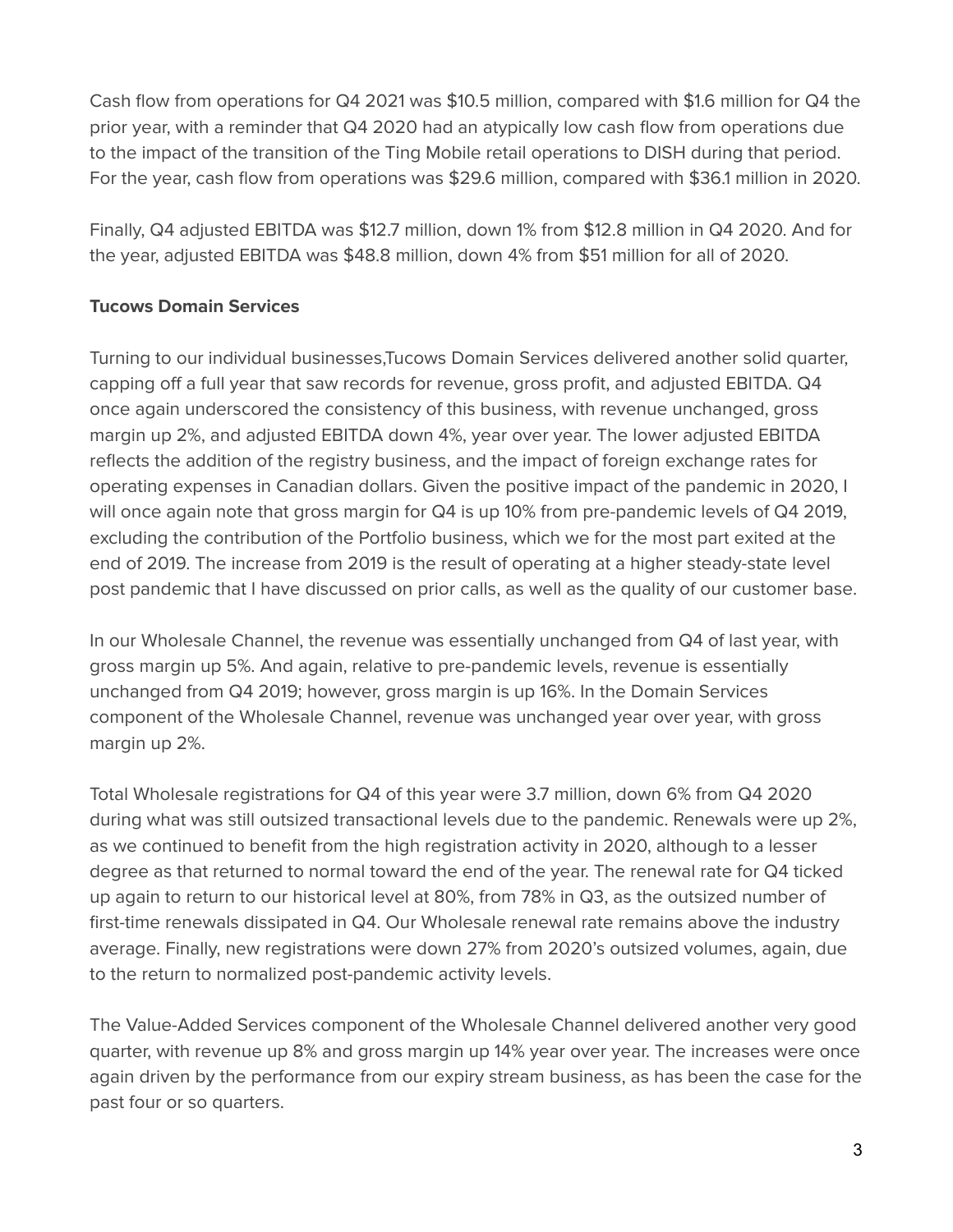In our Retail Channel, total registrations were just over 310,000, down 16% from last year's outsized pandemic-driven levels, and down 10% from Q4 2019. When we adjust for the transition of retail customers into our Wholesale business that I have noted on our last several calls, total registrations are essentially unchanged from Q4 2019. New registrations were down 21% year over year – again, due to the outsized new registration activity in last year's quarter. The Retail renewal rate held steady at 85%, where it has been for the last three quarters – solidly above the industry average.

Gross margin for the Retail Channel for Q4 decreased 9% from Q4 2020, which I will note included a few sizable sales from our portfolio, which was subsumed into our Retail Channel at the end of 2019. Excluding these sales, Retail gross margin was down 2% from Q4 of last year.

Last quarter, I discussed the acquisition of UNR's complementary registry platform technology and the addition of its highly talented engineering team, bringing with them specific Domains industry experience. I am pleased to report that the integration of UNR is complete. Looking ahead, the separation of Tucows into three focused businesses, with dedicated resources within each – and here I am referring most specifically to engineering and operations – will be a real benefit in increasing what the team is able to accomplish. For Tucows Domains, this will enable us to complete some outstanding projects that are necessary to set the stage for longer-term future growth opportunities in our Domain Services business.

#### **Wavelo**

A few weeks ago we launched Wavelo, the new brand for our telecom software business. This is the software that enabled Ting Mobile to have the happiest mobile customers in the world and is now helping DISH launch its mobile business. It is the software that allows Ting Internet to rapidly grow its ISP business with, again, incredibly high levels of customer satisfaction.

Telecom customer experience still generally sucks – and the great thing is that our investors all over the world get to experience that first hand. How difficult it is to buy services; to deal with technical or billing problems. To make changes. To terminate services. The only way to have happy customers is to design processes from the customer out – like Amazon; like Google; like Apple. That requires fundamentally rethinking the software that powers services on the network. Wavelo allows EVERY telecom to create that satisfaction. It doesn't guarantee it, but it does make it possible.

With respect to DISH, we expect migrations to complete in 2022. Of course, as client needs arise, migrations could be delayed. We continue to be impressed by the ingenuity of the DISH team as they look forward towards the 5G launch in Las Vegas later this year. We are enjoying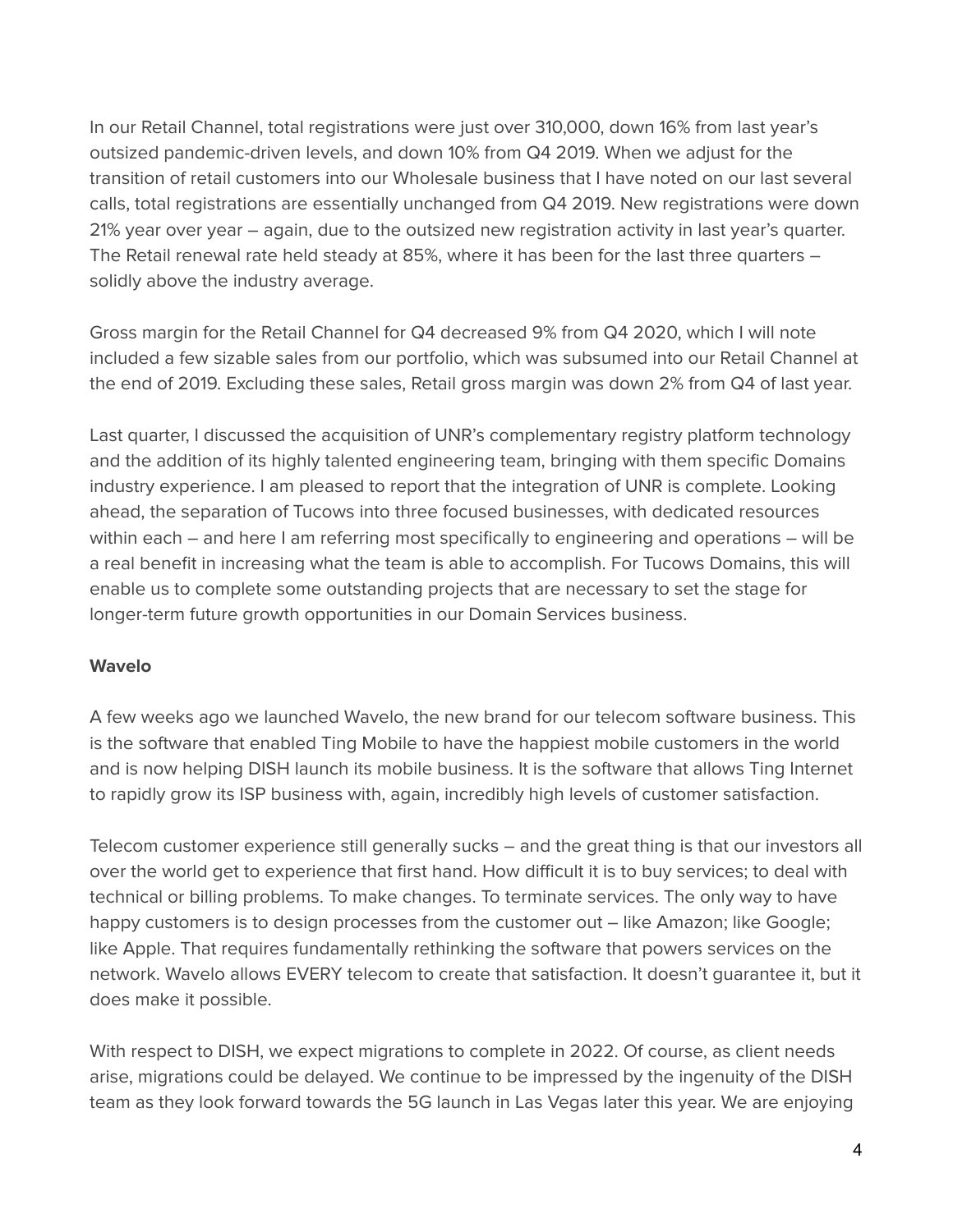the co-creation relationship we have with the Boost Mobile and DISH teams. We are excited to help DISH grab their fair share of the retail market. As a reminder, investors can follow the many DISH analyst reports to get a consensus view of DISH's plans – both for 2022 – and in the longer term.

As we launch the Wavelo business, I note that it fits the most important indicator I have had for a successful business. Customers hate their suppliers. There is not a single telecom I know that likes their vendor. You've heard me talk for years about how we focus on simplifying the complexity of the internet. Telecom now IS the Internet. Our competitors just don't realize it.

As I noted earlier, this is the first quarter in which we can compare the platform business on an apples-to-apples basis, with the entirety of Q4 in both 2021 and 2020 being under the new model. On our last call, I discussed the expected short-term choppiness of revenue and gross margin in this business as we completed project work and prepared for migrations, with both those metrics expected to normalize, post-migrations. Q4 was another example of this.

Total Mobile Services revenue in 2021 was \$12.5 million, more than triple the \$4 million in Q4 2020. Professional services more than doubled from \$2 million to \$4.5 million, but more importantly, platform revenue grew from only \$200 thousand to \$5.5 million. Mobile retail increased from \$1.8 million to \$2.5 million.

#### **Ting Fiber Internet Services**

Moving on to Ting Fiber, we had some important strategic developments this quarter, and strong gains across most metrics.

We had another great quarter of customer acquisition gains, with 2,600 net additions, taking us to 25,500 subscribers. Our serviceable address additions jumped up to 7,900, more than doubling last quarter – a benefit of reducing the time gap between starting construction in areas, and lighting those areas with service. This takes us to 82,400 Ting-owned serviceable addresses and 85,500 passed addresses.

Our fiber capex reached another new high in Q4, at \$17.5 million, including forward-looking investment in network design in anticipation of 2022 network builds, and in inventory to mitigate potential future supply chain issues. You will recall I said last quarter that we intend to scale our expansion and investment significantly in 2022 and 2023, and investors should expect fiber capex to continue to climb.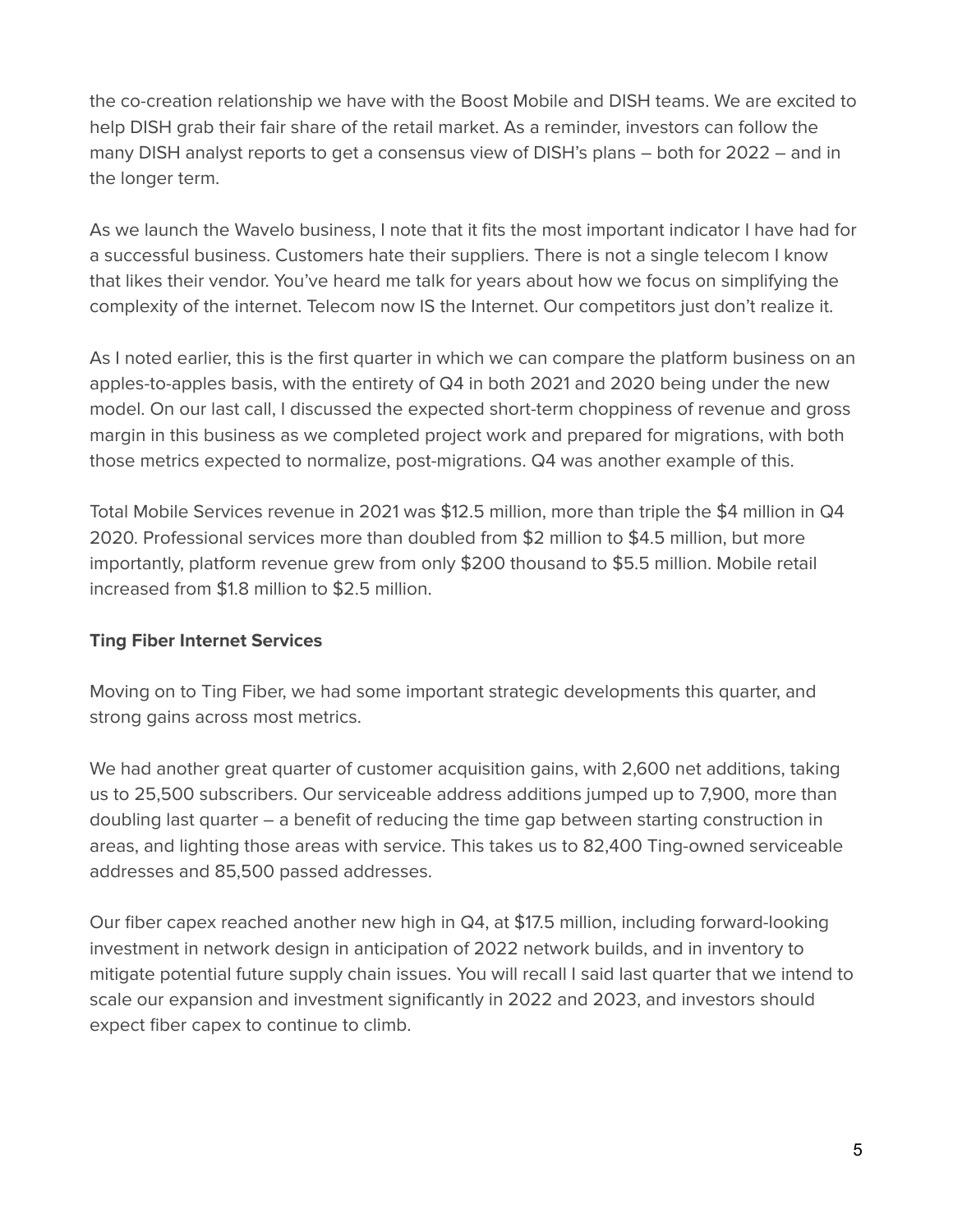In terms of developments, our acquisition of Tucson-based Simply Bits closed in Q4, and as planned, we are utilizing their wireless expertise, and leveraging their resources and footprint to pursue expansion into new markets in southern Arizona.

In early January, Ting announced that we would be the initial anchor tenant on a city-wide fiber network being built and owned by Colorado Springs Utilities in Colorado Springs. This would be our biggest market yet at 200,000 serviceable addresses. This provides us with the opportunity to scale our Colorado presence with limited investment, and focus our efforts on delivering a best-in-class service. We have indicated less interest in tenancy relative to ownership but we note that the economics here are more appropriate and we are excited about this opportunity. We expect to be providing fiber internet access to our first customers in Colorado Springs in 2023.

On a more general note, we are continuing to see increased expressions of intent to build fiber in the U.S. No matter how many times I say it – now, even more so than last quarter – this acceleration continues. It is clear now, that if all of the spreadsheets used to generate all of the funding required for the companies looking to participate in the US coax-to-fiber transition were added together, that the total would equal some significant multiple of actual homes in the United States. In that race to build and stand up fiber operations, we continue to believe that long-term operating margins and take rates will be the key determinants of success, and will most clearly sort the winners from the losers. From our early ISP days in the mid-1990s, through our current operations, if we have been one thing, it has been an efficient operator. When we combine that with our unparalleled experience as an ISP – not a telecom or cable operator – we continue to like our chances. To illustrate how nascent this battle is, we have only been laying our own fiber for a little over five years, and when we engage with cities, Ting is one of the most experienced fiber builders they are seeing. Having recognized this opportunity early, and having pushed forward with it, is now really working in our favor.

I'd now like to turn the call over to our CFO, Dave Singh, to review our financial results for the quarter in greater detail. Dave?

## **Financial Results [Dave Singh, Chief Financial Officer]**

Thanks Elliot.

As Elliot noted earlier, the fourth quarter of 2021 was the first with directly comparable results for our Mobile Business following the sale of the majority of our Ting Mobile customers to DISH and the change in our Mobile model from our previous MVNO model to the Mobile Services Enabler, or MSE, model in August of 2020. However, when comparing the full year results, 2020 reflects approximately 7 months of revenue and gross margin generated by the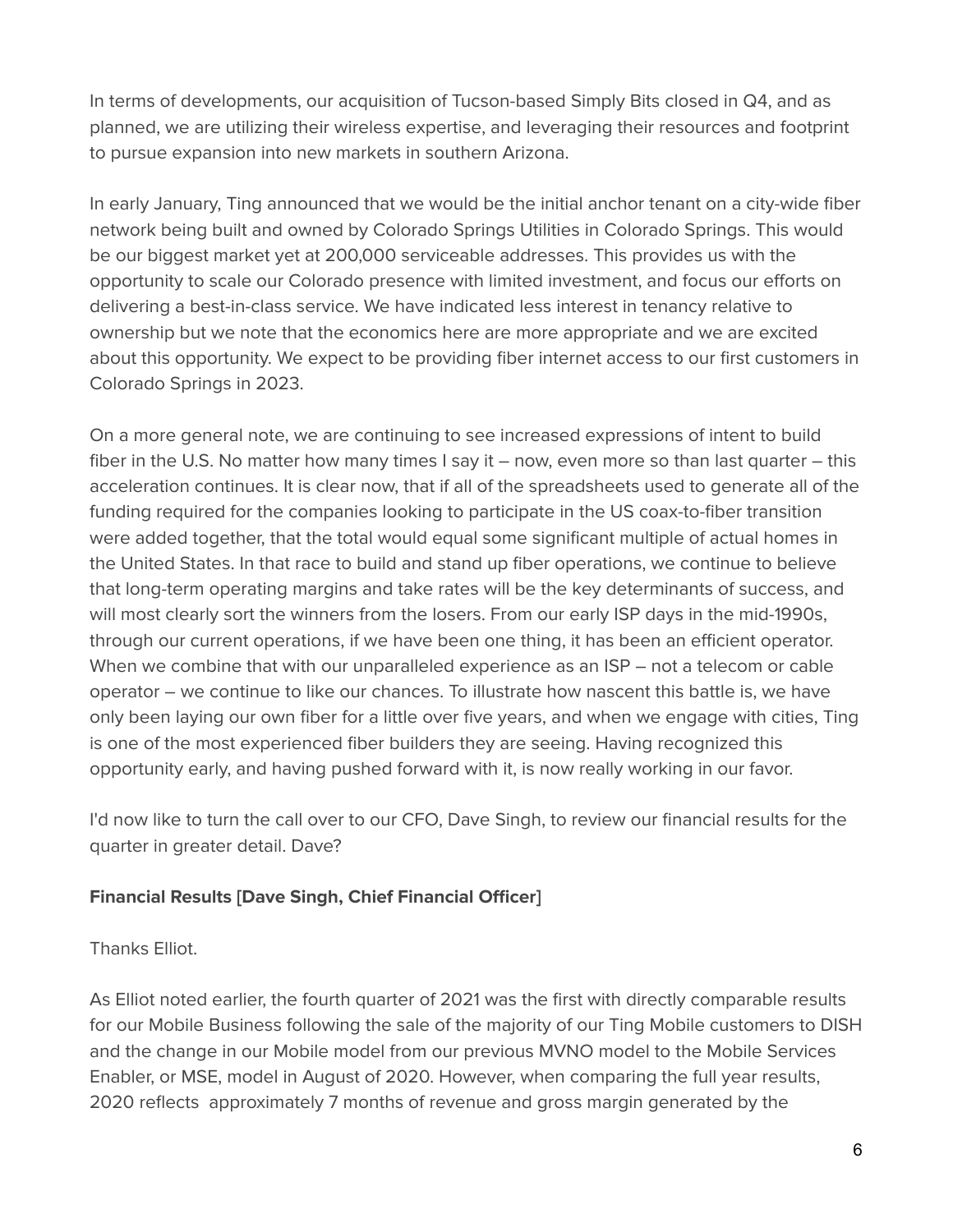customer base sold to DISH, and five months of fees generated under the new MSE model. As a result, adjusted EBITDA may provide a better view on the operating performance of the overall Tucows business for the full year 2021 versus 2020.

Turning now to the results –

Total revenue for the fourth quarter of 2021 increased 17% to \$82.5 million, from \$70.8 million for the fourth quarter of 2020. The year-over-year change was driven by both growth in Ting Fiber Internet Services revenue and higher revenue from Mobile Services. Fiber Internet Services revenue was up 70% year-over-year as that subscriber base continued to expand. Total Mobile Services revenue was up 217%, with the majority of that increase being driven by Platform Services, as well as, to a lesser degree, by Other Professional Services, which includes transition services and professional services arrangements related to our Platform. As noted on prior calls and mentioned by Elliot earlier, Mobile Services revenue and gross margin will be lumpy for a period of time due to the variability of Other Professional Services revenue as the base Platform Services revenue is ramping. This was especially apparent in Q4, due mainly to a single project related to DISH's Boost retail initiative. Revenue from our legacy Retail Mobile Services was also up year-over-year. And finally, revenue from Tucows Domain Services was essentially unchanged from Q4 last year.

Cost of revenues before network costs for Q4 increased 2% to \$48.2 million, from \$47.1 million for the same period of 2020, with the lower increase due mainly to a revenue change related to higher margin mobile services revenues. As a percentage of revenue, cost of revenues before network costs decreased to 58% from 67%.

Gross profit before network costs for the fourth quarter increased 45% year over year to \$34.3 million, from \$23.7 million, with the increase mainly due to higher margin mobile services revenues and an expansion in Ting Fiber gross margin. As a percentage of revenue, gross margin before network costs increased to 42% from 33% in Q4 of 2020.

I'll now review gross margin for each of our three businesses individually.

Tucows Domain Services' gross margin for the fourth quarter of 2021 increased 2% from the same period of the prior year to \$19.7 million, from \$19.4 million. As a percentage of revenue, gross margin for Domain Services ticked up to 32% from 31% for the same period of 2020.

Within Tucows Domain Services, gross margin for the Wholesale Channel increased 5% year over year to \$15.4 million. As a percentage of revenue, gross margin for the Wholesale Channel increased to 29% from 28%.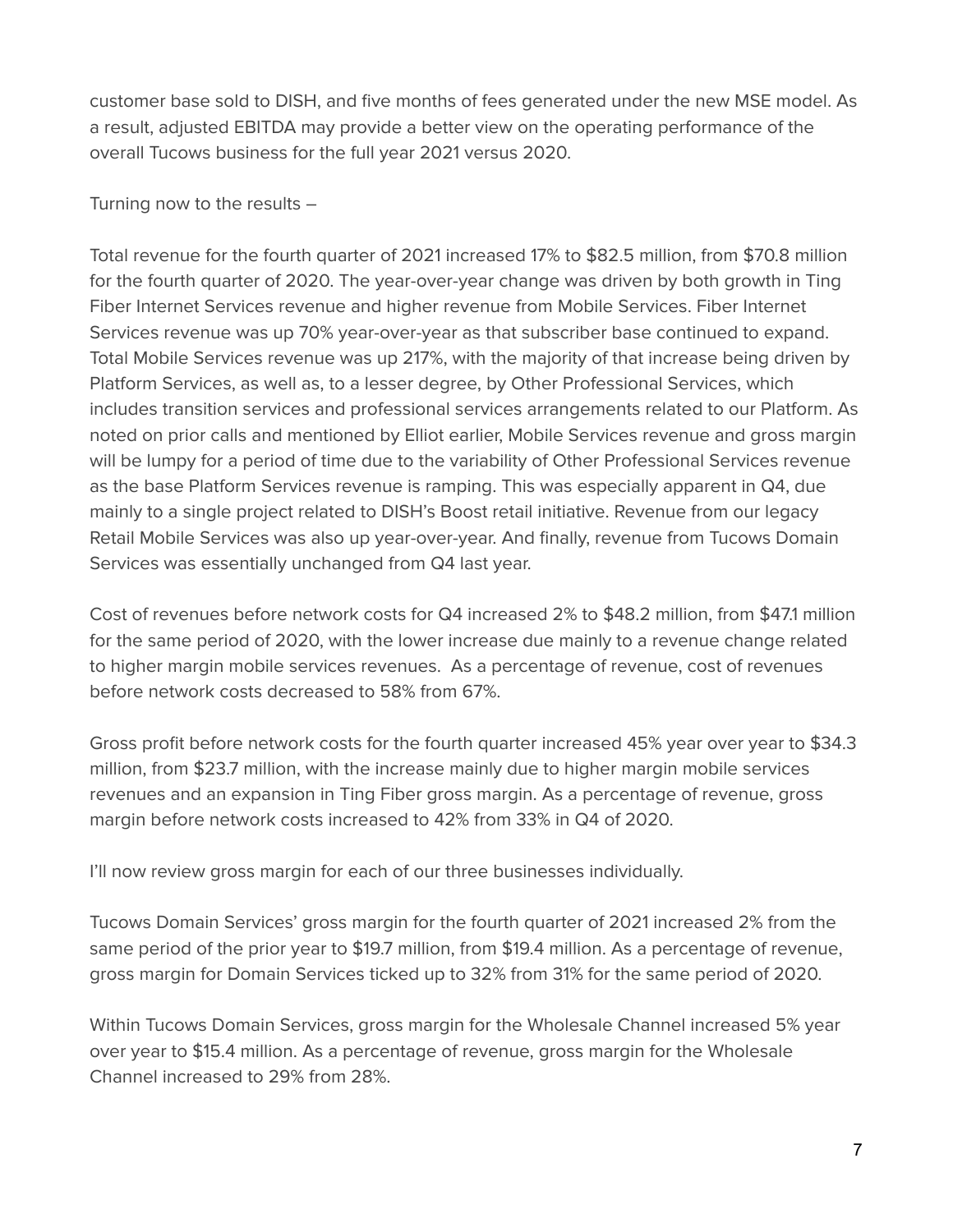Gross margin for the Retail Channel of Domain Services decreased 9% to \$4.3 million, from \$4.8 million for Q4 2020. As a percentage of revenue, gross margin was 50% compared with 52%.

For Mobile Services, gross margin increased 631% to \$8.8 million, from \$1.2 million for Q4 2020. \$5.3 million of the \$7.6 million increase was generated by growth in Platform Services fees and \$2.4 million of the increase was generated by Other Professional Services, which I discussed earlier.

As per the accounting treatment of the DISH transaction, we generated a Gain on the Sale of Ting Customer Assets of \$4.3 million compared with \$6.5 million for Q4 2020, which represents the earn out on that customer base, and is recognized as "Other Income," on our income statement. We have now recognized a cumulative \$31.2 million of earn-out since the sale of the customer base in August of 2020.

For Ting Fiber Internet Services, gross margin increased 84% to just under \$5.8 million from \$3.1 million, for the same period of the prior year. As a reminder, gross margin is impacted by a number of factors and cost drivers that are incurred prior to subscriber revenue being generated that will cause some variability from quarter to quarter. I have described these factors on our last two calls (Q2 2021 [Transcript](https://tucows.com/wp-content/uploads/2021/08/2021-Q2-TCX-results-management-remarks-transcript.pdf) here).

As a percentage of revenue, gross margin for Ting Fiber Internet Services expanded to 67% from 62%. The increase is primarily due to the timing of revenue relative to the incursion of costs including higher capitalization of our field and engineering labor as a result of increased build activity and a rate true up.

Network expenses increased to \$9.7 million from \$6.3 million for the same period of last year, with the increase driven by both the higher depreciation of our Fiber network assets, as well as an increase in the workforce to support the growing fiber network and data center infrastructure.

Total operating expenses for the fourth quarter of 2021 increased 40% to \$26.0 million from \$18.5 million, for the same period of 2020. The increase is primarily the result of the following:

● People costs were up \$2.8 million this quarter, with increased workforce costs to support business expansion, related to Ting Internet growth, including the acquisition of Simply Bits in November; MSE platform build; and to a lesser extent the acquisition of the UNR assets and its development team. The increase this quarter is higher than past quarters as we fully lapped the sale of the Ting Mobile customer base and the inclusion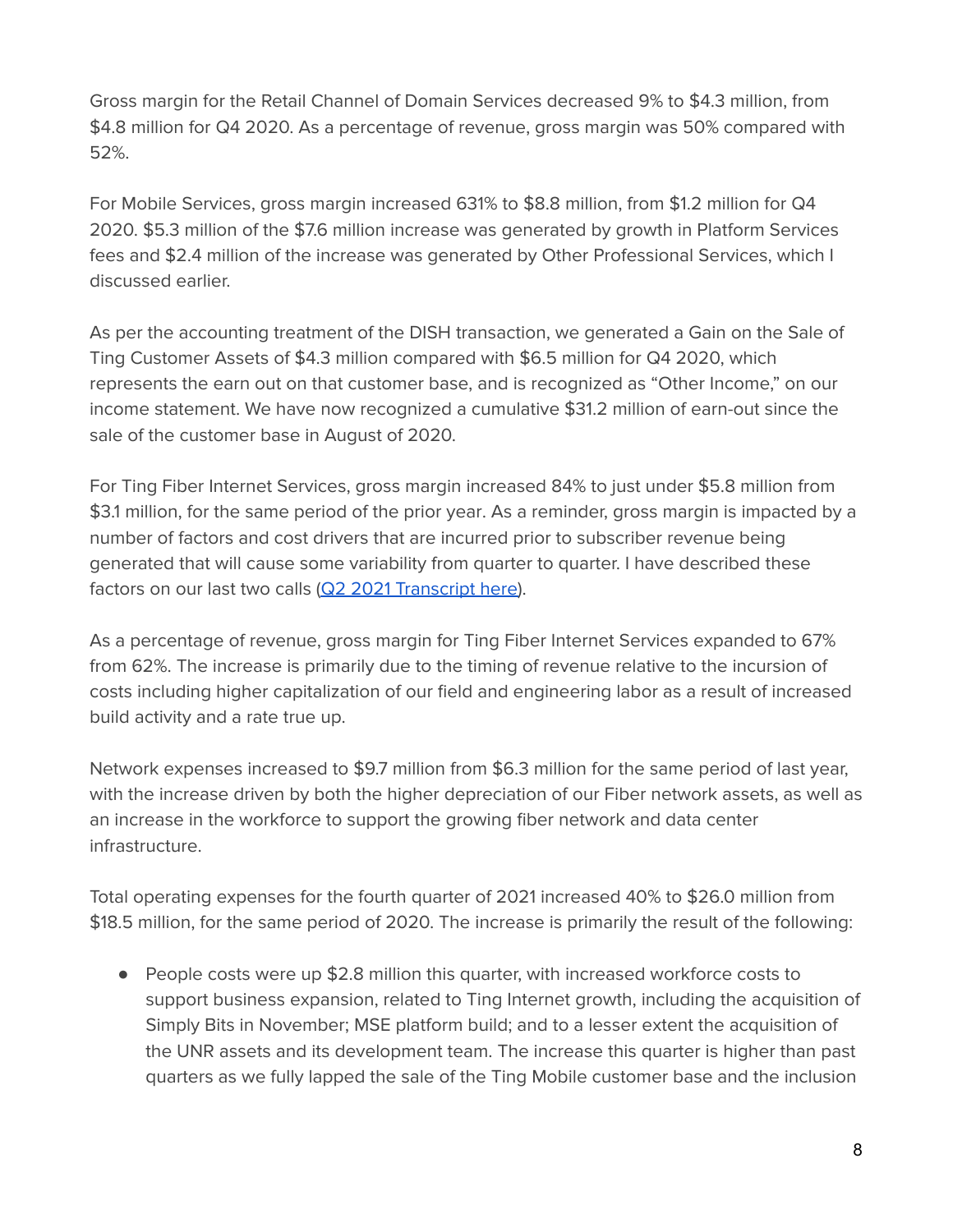of certain mobile costs related to that legacy subscriber base being included in Other Income;

- Marketing costs increased by \$1.6 million mainly driven by increased investments in the Ting Internet business;
- Professional fees increased \$1.2 million primarily related to M&A and regulatory and market support for Ting Fiber;
- Travel and entertainment increased \$0.1 million reflecting a slight return to travel and in-person meetings and Stock-based compensation increased \$0.2 million while credit card fees and bad debt expenses were up \$0.6 million related to the higher revenue;
- Amortization of intangible assets increased \$0.2 million related primarily to the acquired UNR assets;
- And lastly, foreign exchange impacts were neutral this quarter. Specifically, we were neutral this quarter related to mark-to-market remeasurements for our forward currency contracts that do not qualify for hedge accounting, compared to a gain of \$0.3 million in Q4 of last year, resulting in a year-over-year loss of \$0.3 million. In addition, we experienced a loss of \$0.5 million on the revaluation of foreign denominated monetary assets and liabilities this quarter compared to a loss of \$0.8 million in the fourth quarter of 2020, which had the impact of decreasing our expenses \$0.3 million on a year over year basis.

As a percentage of revenue, operating expenses increased to 31% from 26%.

For the fourth quarter of 2021, we reported a loss of \$2.0 million, or \$0.18 per share, compared with net income of \$2.1 million, or \$0.19 per share, for Q4 of 2020. The net loss was mainly the result of the higher in-quarter effective tax rate in Q4 2021 reflecting a true up to the annual effective tax rate. Our effective tax rate for 2021 is approximately 49%; higher than the 21% US Federal tax rate and the 26% Canadian tax rate. Setting aside regular reconciling items such as the impact of US state taxes and the timing of exercise of stock-option deductions, there are two main drivers for the variance.

First, our legacy domains business – meaning our domains business outside of enom – is domiciled in Canada, but considered a US taxpayer. The earnings from this legacy business are first taxed in Canada at 26% which generates a foreign tax credit against our US taxes on that same income. The impact of the Canadian taxes, which are 5% higher than US corporate taxes, is that a portion of the credit cannot be utilized on the legacy Domains earnings stream.

Second, due to the ongoing operational and capital investments in our Ting Fiber business, our taxable income sourced in the US is negative, thus we cannot take the full benefit of the Canadian credits. Although available to be carried forward as tax credits, we don't believe that we will be able to utilize those credits based on the current tax rate differences and as such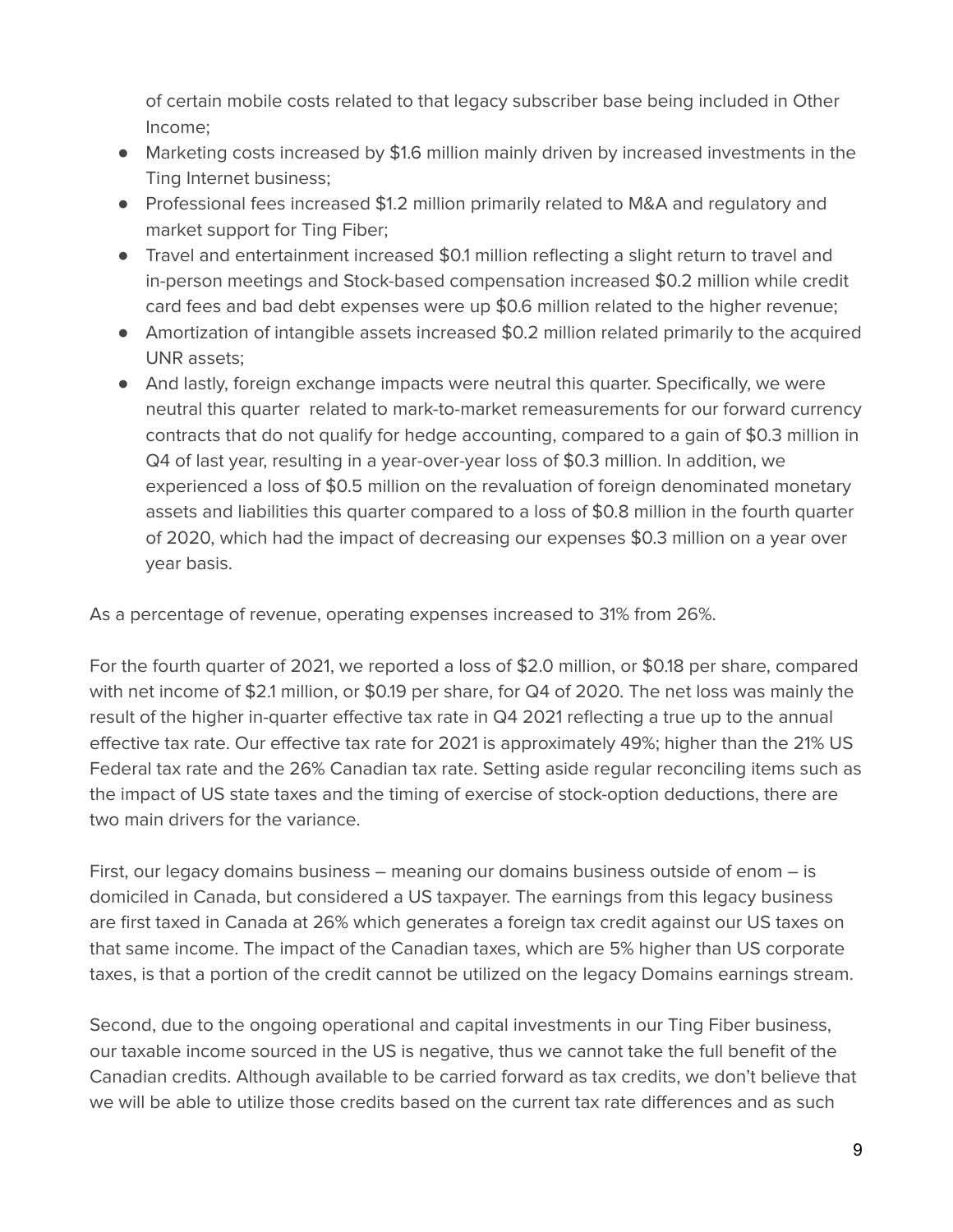have taken a valuation allowance against those credits. The impact of the valuation allowance increases the effective tax expense. This has been the case for the past few years. A full effective tax rate reconciliation will be provided as part of our upcoming 10-K filing in March.

As the balance between Domains, Platform and Fiber net income changes and as we evolve our tax minimization strategies within the context of these changes, our effective rate will improve. We are providing no additional guidance in this regard as we are also growing our capex, and thus our deductions, as fast as possible.

Adjusted EBITDA for Q4 decreased 1% year-over-year to \$12.7 million from \$12.8 million for Q4 of the prior year. The Q4 2021 amount includes \$3.9 million of expense related to Corporate Shared services, which compares with \$3.2 million in Q4 2020.

The remaining positive \$16.7 million breaks out amongst our business segments as follows:

- Adjusted EBITDA for Tucows Domain Services was \$11.6 million, down 4% year-over-year from \$12.1 million;
- Adjusted EBITDA for Mobile Services was \$8.6 million, up 82% from \$4.7 million, with the increase driven primarily by the increase in Platform Services fees and an outsized quarter for Other Professional Services that I described earlier;
- And adjusted EBITDA for Ting Fiber Internet Services was negative \$3.6 million compared with negative \$0.8 million, with the larger loss reflecting higher costs required to support the accelerated expansion of that business.

Turning to our balance sheet, cash and cash equivalents at the end of Q4 were \$9.1 million, up from both \$5.5 million at the end of the third quarter of 2021, and \$8.3 million at the end of the fourth quarter of 2020.

During the quarter, we generated \$10.5 million in cash from operations compared with \$1.6 million in Q4 2020, with the increase being primarily due to the atypically low cash flow from operations in the same quarter the prior year due to the impact of the transition of the Ting Mobile Retail operations to DISH during that period.

In terms of other cash sources, we also drew down \$41 million on our loan, and generated a net \$2.2 million from the exercise of stock options. These were partially offset by our investment of \$23.1 million in property and equipment, primarily for the accelerated Ting Fiber network build out, but also for the on-going MSE platform build. We also invested a net \$23.9 million for the acquisition of Simply Bits, which Elliot discussed on our third quarter call [here.](https://tucows.com/wp-content/uploads/2021/11/2021-Q3-TCX-results-management-remarks-transcript.pdf)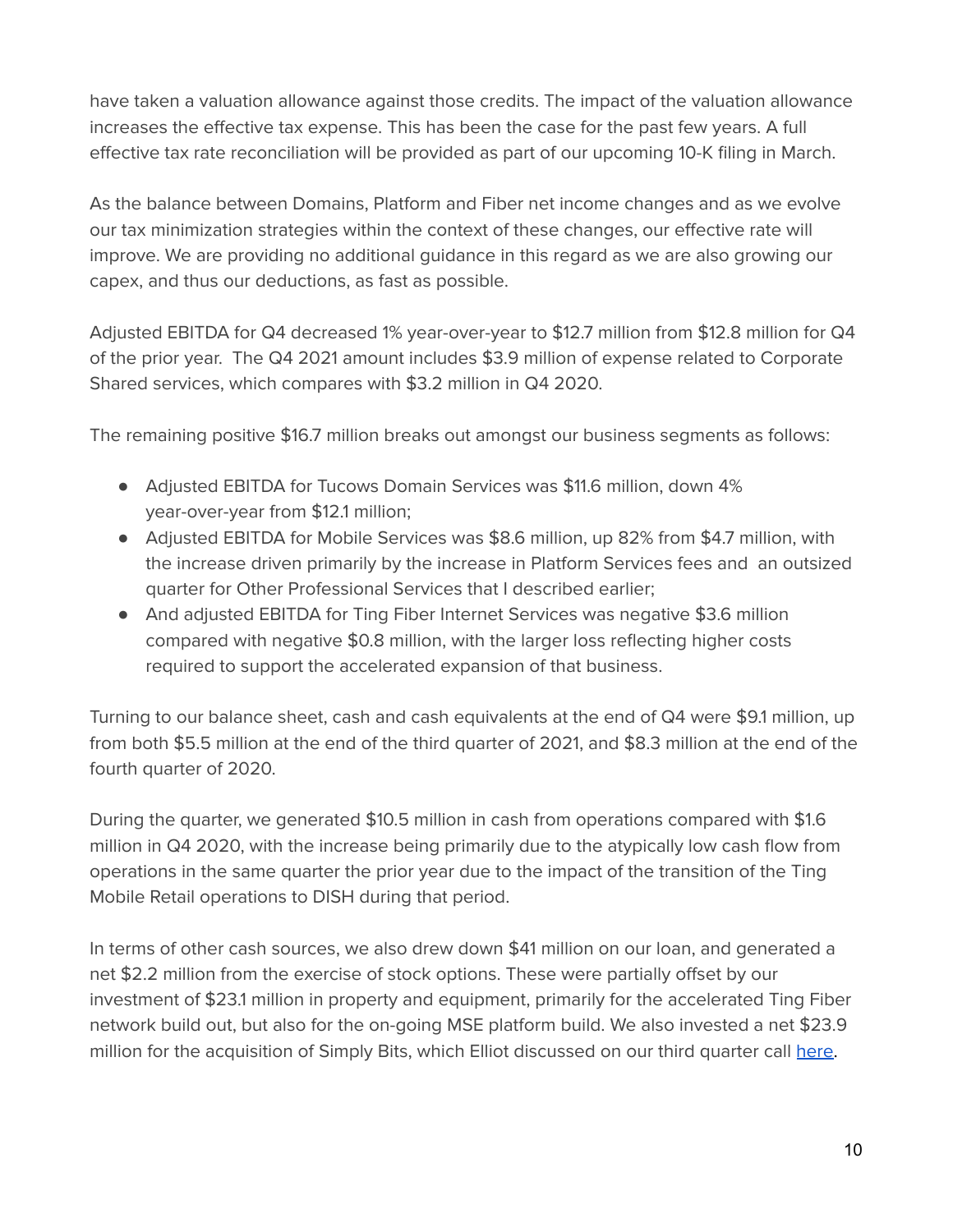Finally, deferred revenue at the end of Q4 was \$148 million, down 3% from \$152 million at the end of both the third quarter of 2021, and fourth quarter of 2020.

That concludes my remarks and I'll now turn it back to Elliot.

## **Closing Remarks [Elliot Noss, President and CEO]**

Thanks Dave.

As noted earlier, we ended the year with \$48.8 million in adjusted EBITDA, \$6.2 million, or 15%, above our guidance of nearly \$43 million.

Tucows Domains was \$2.2 million above expectations. Inside of that, we had a significant outperformance in our expiry stream and we added on the expense side with our UNR acquisition.

Mobile was roughly \$3.4 million ahead of expectations, but a lot of this was more in the nature of one-time professional service fees and, as you know, we are more focused on the subscription revenue that will come post-migration. Most importantly, we have to be thrilled with the pivot of this business. We were stuck at a contribution in the \$20 million range – or sometimes high teens, and we have turned that into a unit that contributed 30% more than that this year and has loads of upside into the future with a business that will be selling provisions to those participating in the telecom transformation of the coming years.

Both Ting Internet and head office were right around their numbers combining to lose \$0.6 million less than planned.

All in, a VERY successful year.

Turning to 2022, I will provide guidance for the three business units and for the parent, TCX. I note that when we provide Q1 results, we will start to provide year-over-year comparisons using the new structure. Please – watch the [video](https://vimeo.com/675592141) we referred to at the introduction to these remarks explaining the changes. I will not be referencing them here.

Domains next year should generate adjusted EBITDA of around \$45 million. This will be a couple million below 2021, with a little bit of underlying growth being slightly more than offset by the impacts from a strengthening Canadian dollar in 2022, and some non-cash deferrals flowing out of the pandemic spike in 2021.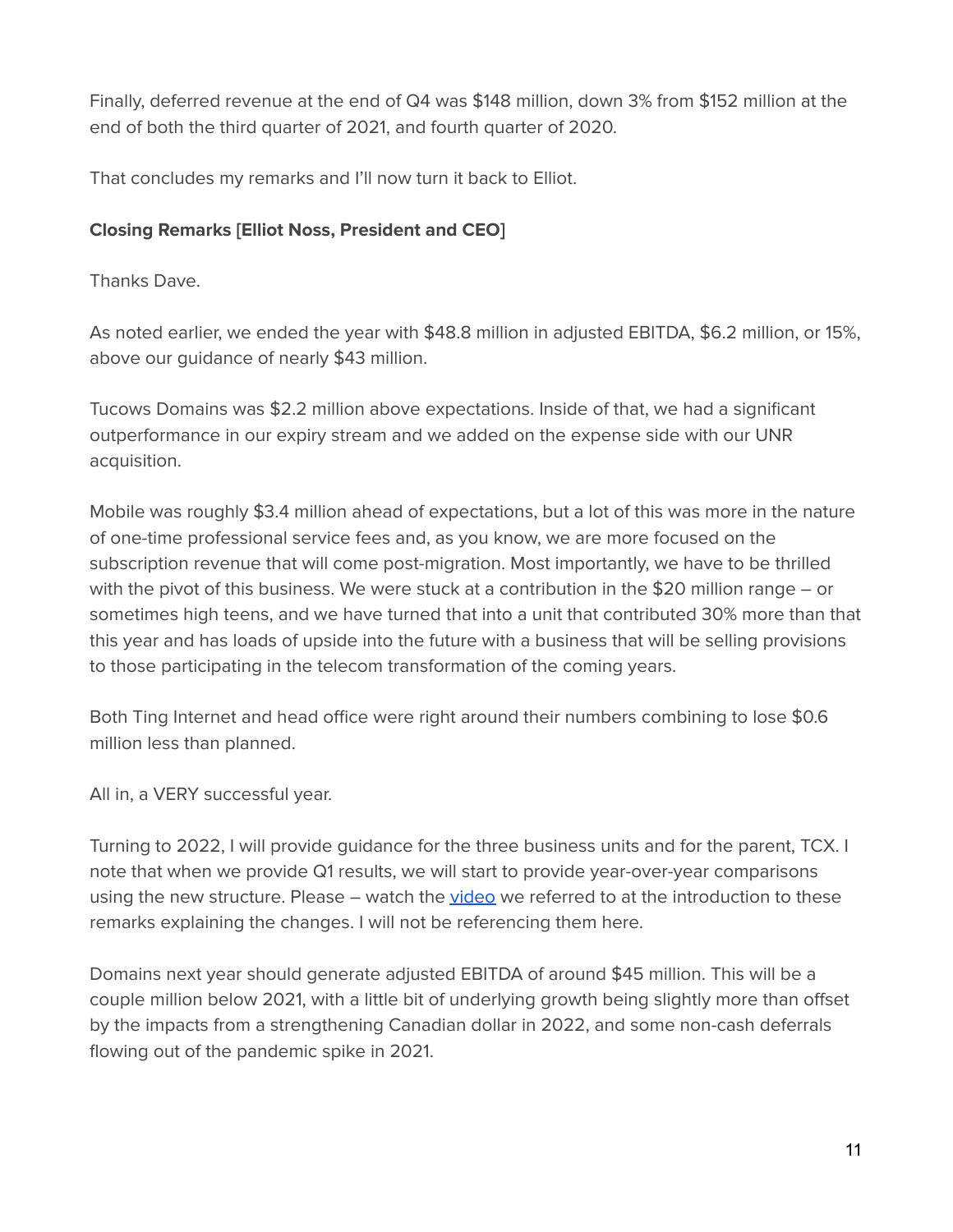Wavelo is likely to contribute in the range of \$3 to 6 million in adjusted EBITDA. The actual number will greatly depend on DISH's migration and network build progress. We are keeping our eyes on helping them with the long term and are simply happy that we are able to grow a new opportunity while contributing cash.

We expect Ting Internet to be in the negative \$20 to 25 million adjusted EBITDA range. The faster we build, the more we will lose, so, assuming we maintain our efficiencies, we would love to see that number higher as the coax-to-fiber transition in the U.S. starts to enter its next phase.

And finally TCX will contribute roughly \$5 million. This is our first year with allocations and we will not be surprised if we refine the allocations a little in 2023 as we learn what is most accurate.

It is important to note, as we have been flagging for close to a year now, the Ting capex build and operating loss can no longer be funded by the rest of our businesses. Accordingly, we expect to arrange financing that will be specific to the Ting business. This can take many shapes and we have been working on this for quite a while. We expect to share more here soon.

Next, I want to note we have reinstated our buyback for 2022. It is at the same level as the past several years of up to \$40 million. With the expectation that the Ting Internet business will take care of its own financing needs, we note that the other businesses all contribute cash, which will no longer be necessary to fund the fiber build.

Ten years ago this month we launched Ting Mobile. At the time we were simply a domain name business. We were the leader in wholesale, and had a nice little retail business. We had tried a number of things to increase the growth of that business, with some moderate successes. It was not enough. We viewed Ting Mobile as a path to a much larger market, with much less competition.

We were right. Ten years later we have a thriving ISP in Ting Internet, we have an exciting global opportunity with Wavelo, and we have proven to ourselves – and others – that all the things we believed about telecom were true. Customers were poorly served. The market is massive. And the market is ripe for innovation.

But ten years later the world is also very different in ways we all are experiencing regularly in our everyday lives – some amazing; some terrifying.